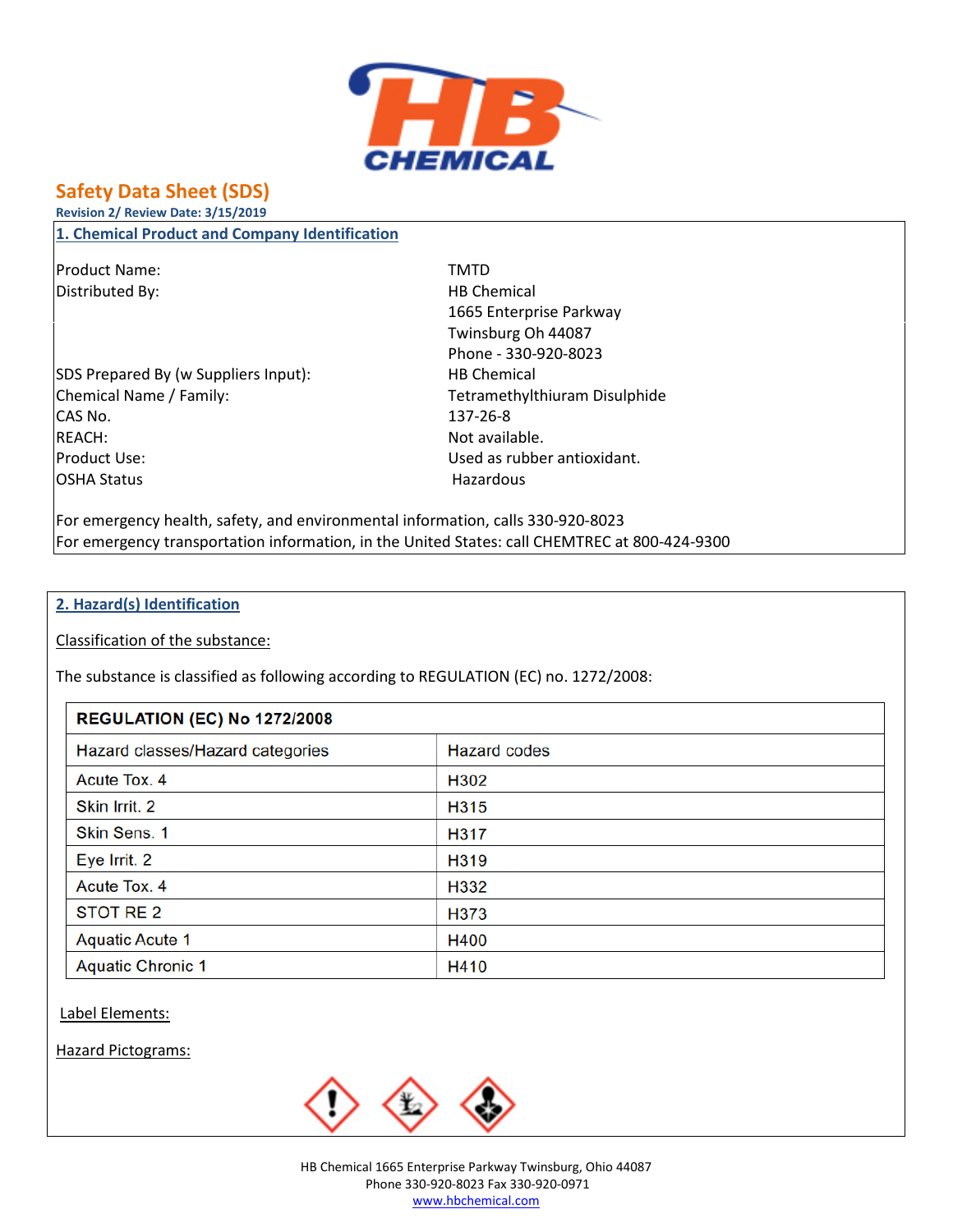Signal Word: Warning

Hazard Statement:

H302: Harmful if swallowed.

H315: Causes skin irritation.

H317: May cause an allergic skin reaction.

H319: Causes serious eye irritation.

H332: Harmful if inhaled.

H373: May cause damage to organs through prolonged or repeated exposure.

H410: Very toxic to aquatic life with long lasting effects.

#### Precautionary statement:

P260: Do not breathe dust/fume/ gas/mist/vapours/spray.

P264: Wash hands thoroughly after handling.

P270: Do not eat, drink or smoke when using this product.

P271: Use only outdoors or in a well-ventilated area.

P272:Contaminated work clothing should not be allowed out of the workplace.

P273:Avoid release to the environment.

P280: Wear protective gloves/protective clothing/eye protection/face protection.

P301 + P312: IF SWALLOWED: Call a POISON CENTER/doctor if you feel unwell.

P302 + P352: IF ON SKIN: Wash with plenty of water.

P304 + P340: IF INHALED: Remove person to fresh air and keep comfortable for breathing.

P305 + P351 + P338: IF IN EYES: Rinse cautiously with water for several minutes.

Remove contact lenses, if present and easy to do. Continue rinsing.

P312: Call a POISON CENTER/ doctor if you feel unwell.

P314: Get medical advice/attention if you feel unwell.

P330: Rinse mouth.

P333 + P313: If skin irritation or rash occurs: Get medical advice/ attention.

P337 + P313: If eye irritation persists: Get medical advice/attention.

P362 + P364: Take off contaminated clothing and wash it before reuse.

P391: Collect spillage.

P501: Dispose of contents/container in accordance with local/regional/national/international regulation.

| 3. Composition / Information on Ingredients |          |           |               |  |  |
|---------------------------------------------|----------|-----------|---------------|--|--|
| <b>Chemical Name</b>                        | CAS NO.  | EC NO.    | Concentration |  |  |
| Thiram                                      | 137-26-8 | 205-286-2 | $>97.5\%$     |  |  |

| <b>4. First Aid Measures</b>       |                                                                                                                                               |
|------------------------------------|-----------------------------------------------------------------------------------------------------------------------------------------------|
| Description of First Aid Measures: | In all cases of doubt, or when symptoms persist, seek medical<br>attention.                                                                   |
| Inhalation:                        | Remove person to fresh air. If not breathing, give artificial<br>respiration. If breathing is difficult, get immediate medical<br>attentions. |
| Eyes:                              | Remove contact lenses. Hold eyelids apart. Flush immediately<br>with water for at least 15 minutes. Seek medical attention.                   |
|                                    | HB Chemical 1665 Enterprise Parkway Twinsburg, Ohio 44087                                                                                     |
|                                    | <u>Dhana 220.020.0022.5% 220.020.0071</u>                                                                                                     |

Phone 330-920-8023 Fax 330-920-0971 www.hbchemical.com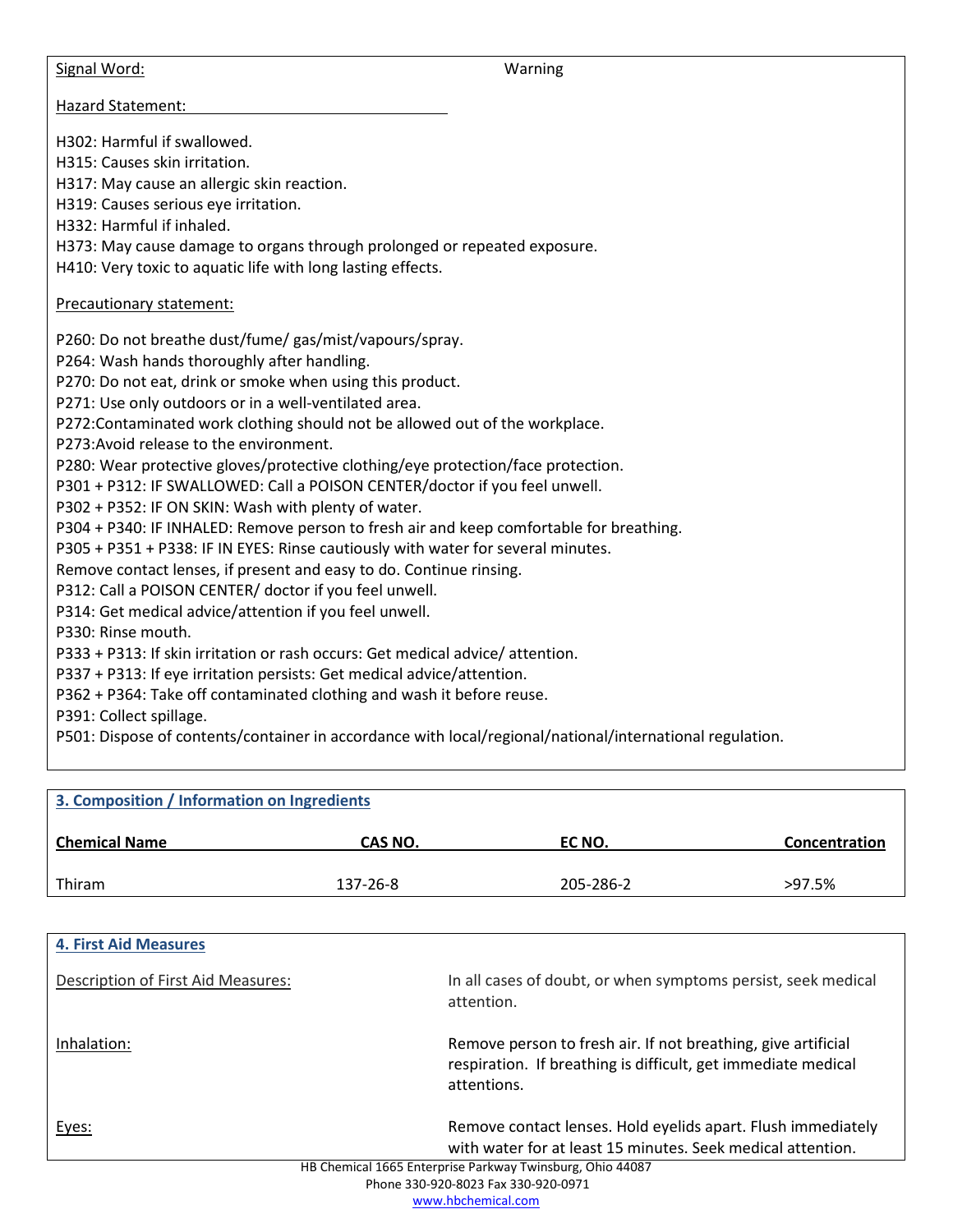| Skin:                                         | In case of contact, immediately flush eyes with plenty of water<br>for at least 15 minutes and get medical attention if irritation<br>persists.                                                                                                |
|-----------------------------------------------|------------------------------------------------------------------------------------------------------------------------------------------------------------------------------------------------------------------------------------------------|
| Ingestion:                                    | Rinse mouth. Give water to drink induce vomiting. Never induce<br>vomiting in unconscious or confused persons. Always seek<br>medical advice.                                                                                                  |
| Most important symptoms and effects,          |                                                                                                                                                                                                                                                |
| both acute and delayed:                       | Harmful by inhalation and if swallowed. May cause damage to<br>organs thru prolonged or repeated exposure, causes serious<br>eye irritation. May cause respiratory irritation, causes skin<br>irritation, May cause an allergic skin reaction. |
| Indication of any immediate medical attention |                                                                                                                                                                                                                                                |
| And special treatment needed:                 | If skin irritation or rash occurs, get medical advice/attention.                                                                                                                                                                               |
|                                               |                                                                                                                                                                                                                                                |
| <b>5. Fire-Fighting Measures</b>              |                                                                                                                                                                                                                                                |
| <b>Suitable Extinguishing Media:</b>          | Carbon dioxide, appropriate foam or dry chemical, water pray,<br>Water mist.                                                                                                                                                                   |

Unsuitable Extinguishing Media: Water jet.

| Special hazards arising from the substance: | Emits toxic fumes under fire conditions; carbon monoxide (CO),<br>Nitrous gases (NOx).                                                                                                                    |
|---------------------------------------------|-----------------------------------------------------------------------------------------------------------------------------------------------------------------------------------------------------------|
|                                             |                                                                                                                                                                                                           |
| <b>6. Accidental Release Measures</b>       |                                                                                                                                                                                                           |
| For Non-emergency personnel:                | Remove ignition sources. Provide adequate ventilation. Avoid<br>inhalation of vapor or dust. Avoid Skin and eye contact. Wear<br>protective gloves/protective clothing/eye protection/face<br>protection. |
| For emergency responders:                   | Wear an appropriate NIOSH/MSHA approved respirator if mist,<br>vapor or dust is generated.                                                                                                                |
| <b>Environmental Precautions:</b>           | Avoid disposing into drainage/sewer system or directly into the<br>aquatic environment. Keeping away from drains, surface-and<br>ground-water and soil.                                                   |

Special Fire Fighting Procedures: Not Flammable. Firefighters must wear fire resistant protective

protective gloves.

Methods for Containment and Cleaning up: Pick up and arrange disposal without creating dust. Keep in suitable, closed containers for disposal. Clean up affected area.

equipment. Wear self-contained breathing apparatus and

Reference to other sections: See Section 7 for information on safe handling. See Section 8 for information personal protection equipment.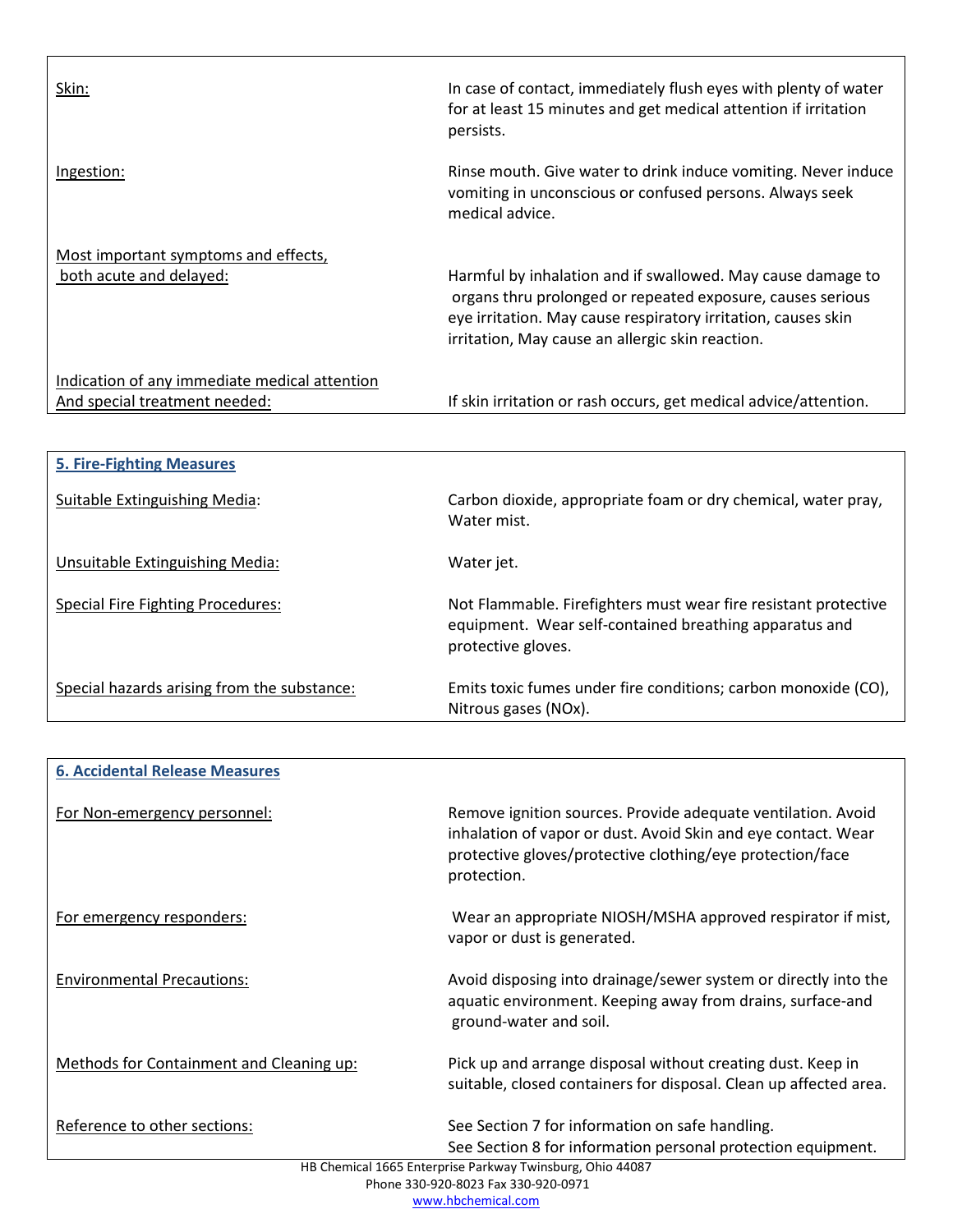See Section 13 for information on disposal.

Additional Information: Met Clean or vacuum up solids. Don't use a brush or compressed air for cleaning surfaces or clothing. Clear spills immediately.

| 7. Handling and Storage:                |                                                                                                                                                                                                                                                                                                                          |
|-----------------------------------------|--------------------------------------------------------------------------------------------------------------------------------------------------------------------------------------------------------------------------------------------------------------------------------------------------------------------------|
|                                         |                                                                                                                                                                                                                                                                                                                          |
| Protective measures:                    | Do not breathe dusts/vapor. Handle in well ventilated areas.<br>Eliminate all sources of ignition and do not generate flames or<br>sparks. Take precautionary measures against static discharges.                                                                                                                        |
| Advice on general occupational hygiene: | Do not each, drink and smoke in work areas. Remove<br>contaminated clothing and protective equipment before<br>entering eating areas.                                                                                                                                                                                    |
| Conditions for safe storage, including  |                                                                                                                                                                                                                                                                                                                          |
| Any incompatibilities:                  | Requirements for storage room and vessels. Keep in original<br>packaging, tightly closed. Advice on storage assembly. Do not<br>store together with foodstuffs. Do not store with Acids and<br>bases. Further information on storage conditions: keep<br>container tightly closed and dry in cool well ventilated place. |

| 8. Exposure Controls / Personal Protection                        |                                                          |                                                            |                                                                                    |  |
|-------------------------------------------------------------------|----------------------------------------------------------|------------------------------------------------------------|------------------------------------------------------------------------------------|--|
| US. OSHA Table Z-1 Limits for Air Contaminants (29 CFR 1910.1000) |                                                          |                                                            |                                                                                    |  |
| Material                                                          | Type                                                     | Value                                                      |                                                                                    |  |
| Thiram (CAS 137-26-8)                                             | PEL                                                      | 5 mg/m <sup>3</sup>                                        |                                                                                    |  |
| US. ACGIH Threshold Limit Values                                  |                                                          |                                                            |                                                                                    |  |
| Components                                                        | Type                                                     | Value                                                      | Form                                                                               |  |
| Thiram (CAS 137-26-8)                                             | <b>TWA</b>                                               | $0.05$ mg/m $^3$                                           | Inhalable fraction and vapor.                                                      |  |
| US. NIOSH: Pocket Guide to Chemical Hazards                       |                                                          |                                                            |                                                                                    |  |
| Components                                                        | Type                                                     | Value                                                      |                                                                                    |  |
| Thiram (CAS 137-26-8)                                             | <b>TWA</b>                                               | 5mg/m <sup>3</sup>                                         |                                                                                    |  |
| <b>Biological limit values</b>                                    |                                                          | No biological exposure limits noted for the ingredient(s). |                                                                                    |  |
| Appropriate engineering controls:                                 |                                                          |                                                            | Avoid dust generation. Ensure good ventilation and local exhaustion of the working |  |
|                                                                   | area.                                                    |                                                            |                                                                                    |  |
| <b>Exposure Controls:</b>                                         |                                                          | Occupational exposure limits: OES-1WA: 5.0 mg/al' OES-     |                                                                                    |  |
|                                                                   |                                                          | STEL:10.0 mg/m3. Additional exposure limits under the      |                                                                                    |  |
|                                                                   |                                                          | conditions of use: Not available.                          |                                                                                    |  |
|                                                                   |                                                          | DNEL/DMEL and PNEC-Values: Not available                   |                                                                                    |  |
| <b>Respiratory Protection:</b>                                    |                                                          |                                                            | Avoid breathing dust. In case of insufficient ventilation, wear                    |  |
|                                                                   |                                                          | suitable respiratory equipment.                            |                                                                                    |  |
| Ventilation:                                                      | Avoid dust generation. Ensure good ventilation and local |                                                            |                                                                                    |  |
|                                                                   |                                                          | exhaustion of the working area.                            |                                                                                    |  |
| <b>Protective Gloves:</b>                                         |                                                          | Wear appreciates gloves to prevent skin exposure.          |                                                                                    |  |
| Eye Protection:                                                   |                                                          | Wear appreciates goggles to prevent eye exposure.          |                                                                                    |  |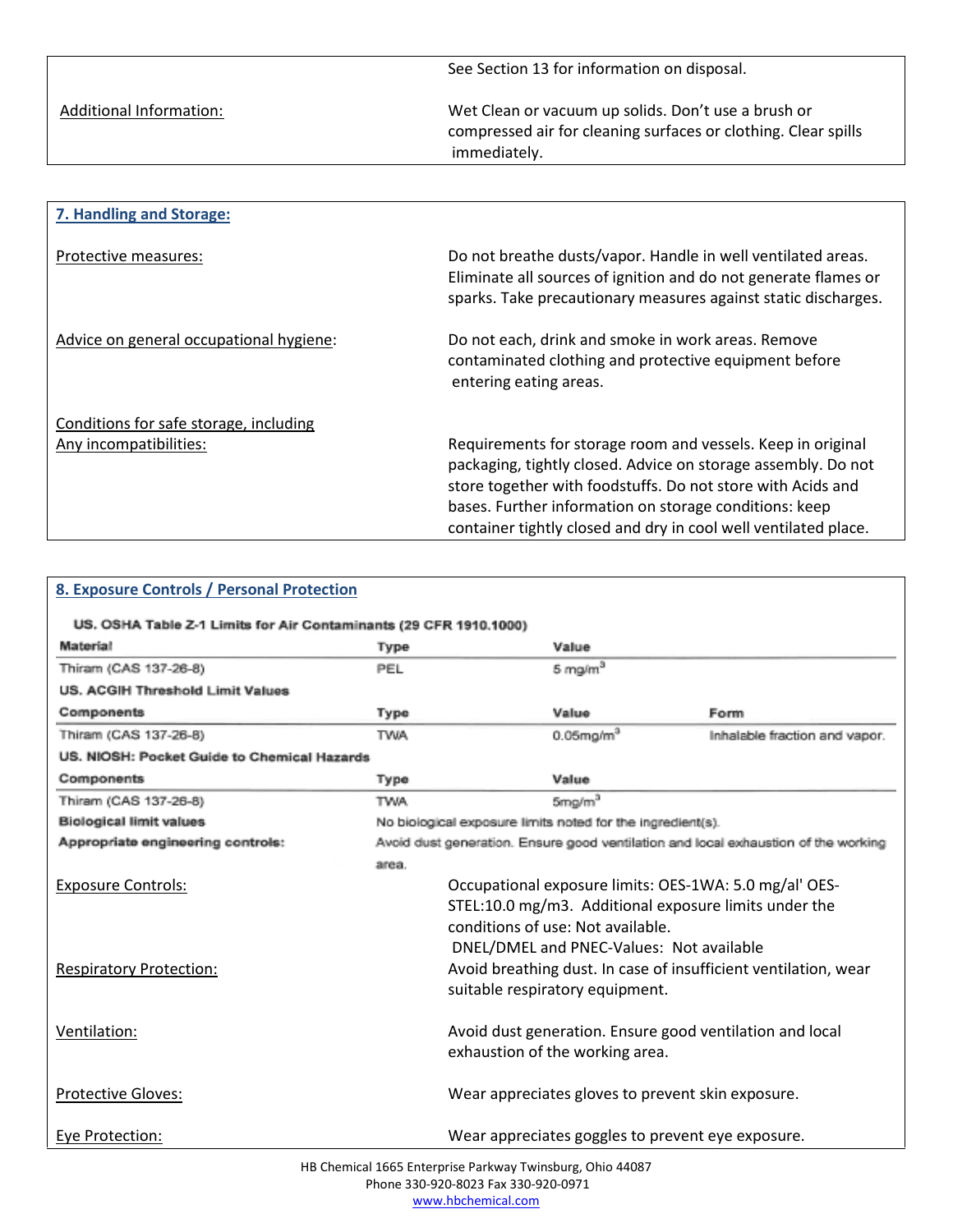| Skin and Body Protection:        | Wear suitable protective clothing to prevent skin exposure.                                                                                                                           |
|----------------------------------|---------------------------------------------------------------------------------------------------------------------------------------------------------------------------------------|
| Thermal hazards:                 | Wear suitable protective clothing to prevent heat.                                                                                                                                    |
| Environmental exposure controls: | Avoid discharge into the environment. This material and its<br>container must be disposed of as hazardous waste. According to<br>local regulations, Federal and official regulations. |

## **9. Physical and Chemical Properties**

| Appearance/Colour:                                | White or light grayish powder or granule/White, light cream |
|---------------------------------------------------|-------------------------------------------------------------|
| Odour/Odour threshold:                            | Slightly amine like/Not available                           |
| pH:                                               | Neutral character                                           |
| Melting point/range (°C):                         | Min. 142 °C                                                 |
| Boiling point/range (°C) :                        | Not relevant                                                |
| Flash point (°C) :                                | Approx. 150 °c (cleveland, open cup)                        |
| Evaporation rate:                                 | Not applicable                                              |
| Flammability (solid, gas);                        | Not flammable                                               |
| Ignition temperature (°C) :                       | >400 °c                                                     |
| Upper/lower flammability/explosive limits:        | Lower Explosion Limit(LEL): 10g/m3.                         |
| Minimum ignition energy:                          | $=$ < 10 $m$ j.                                             |
| Limiting oxygene concentration(LOC) (V>=1m3):     | 7.4Volc/002.                                                |
| Vapour pressure (20°C) :                          | Negligible at room temperatures                             |
| Vapour density:                                   | Not applicable                                              |
| Relative Density:                                 | 1425 kg/m'                                                  |
| Bulk density (kg/m3):                             | 410-450 kg/m3                                               |
| Water solubility (g/l) :                          | 30 ppm                                                      |
| n-OctanoINVater (log Po/w) :                      | Not determined                                              |
| Auto-ignition temperature:                        | Not available                                               |
| Decomposition temperature:                        | Not available                                               |
| Viscosity, dynamic (m Pa s) :                     | Not determined                                              |
| Explosive properties:                             | Not determined                                              |
| Oxidising properties:                             | Not applicable                                              |
| Other information:                                |                                                             |
| Fat solubility(solvent- oil to be specified) etc: | Methanol: 1.84 g/L(20 °C)                                   |
|                                                   | Petroleum ether 40-60: 0.04 g/L(20 °C)                      |
| Surface tension:                                  | 70 mN/m(21.5 °C)                                            |
| Dissociation constant in water(pKa):              | $8.19(25^{\circ}C)$                                         |

Oxidation-reduction Potential: Not available Specific gravity:  $\blacksquare$ 

## **10. Stability and Reactivity**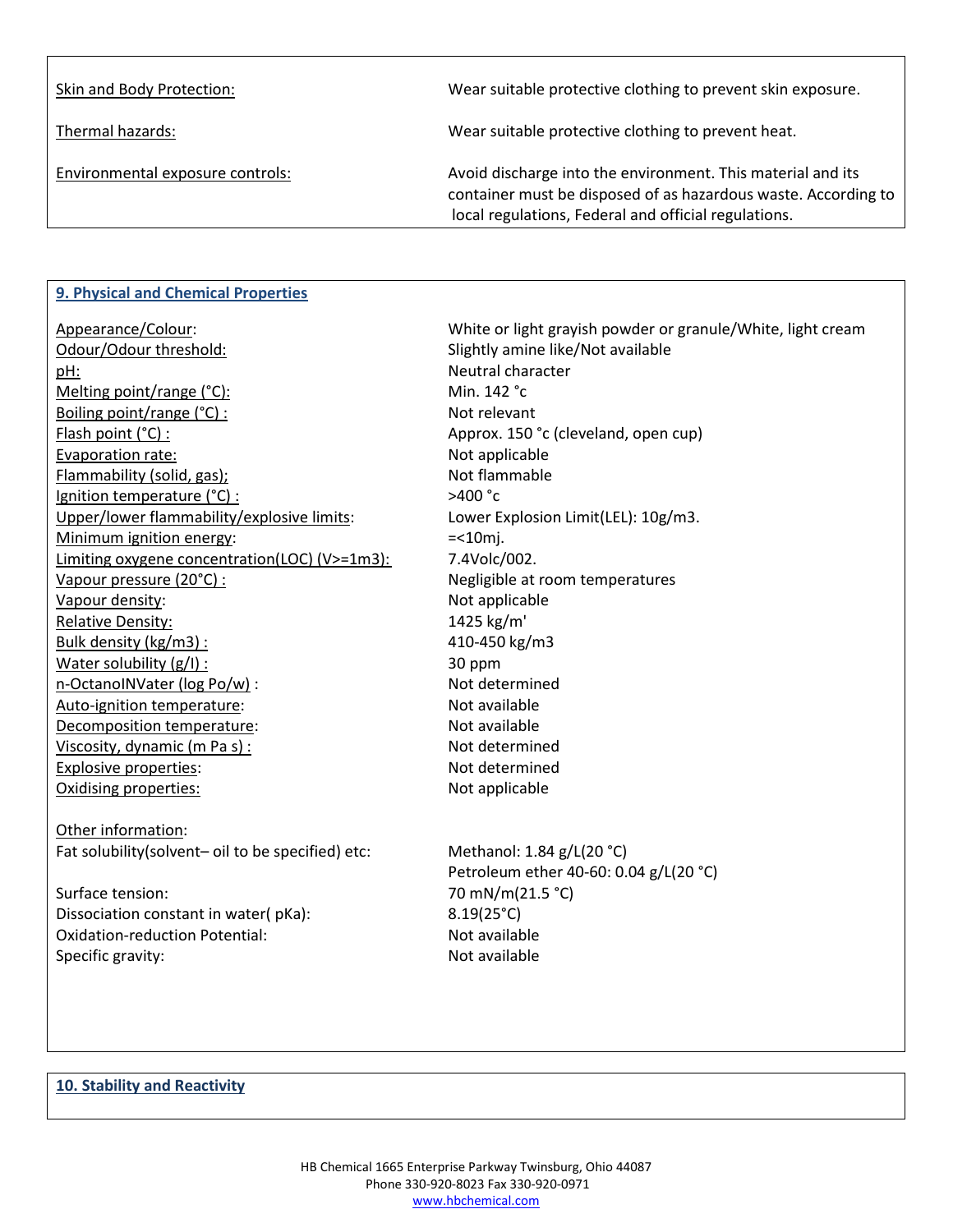| Reactivity:                           | This substance is stable under normal storage and handling<br>conditions.                                                                                               |
|---------------------------------------|-------------------------------------------------------------------------------------------------------------------------------------------------------------------------|
| Chemical stability:                   | Under normal conditions, the product is stable. No hazardous<br>reaction when handled and stored according to provisions.<br>Hazardous reactions are not known.         |
| Possibility of hazardous reactions:   | Under normal conditions not hazardous reaction will occur.                                                                                                              |
| Incompatibility (Materials to Avoid): | Avoid contact with Strong oxidizing agents, strong acid.                                                                                                                |
| <b>Conditions to Avoid:</b>           | No specific recommendations.                                                                                                                                            |
| Hazardous decomposition products:     | During the vulcanization process, traces of carcinogenic N-<br>nitrosamines may be formed from decomposition products<br>(amines) in the presence of nitrosating agents |

| <b>11. Toxilogical Information</b>                   |                                                                    |                                                            |  |
|------------------------------------------------------|--------------------------------------------------------------------|------------------------------------------------------------|--|
| Information on toxicological effects Acute toxicity: | LD50(Oral, Rat):<br>LD50(Dermal Rabbit):<br>LD50(Inhalation, Rat): | 1080 mg/kg<br>$>$ 2000 mg/kg bw<br>4.42 mg/l analytical 4h |  |
| Skin corrosion/Irritation:                           | Irritating to skin.                                                |                                                            |  |
| Serious eye damage/irritation:                       | Irritating to eyes.                                                |                                                            |  |
| Respiratory or skin sensitization:                   | May cause sensitization by skin contact.                           |                                                            |  |
| Germ cell mutagenicity:                              | Not classified.                                                    |                                                            |  |
| Carcinogenicity:                                     | Not classified.                                                    |                                                            |  |
| Reproductive toxicity:                               | Not classified.                                                    |                                                            |  |
| STOT- single exposure:                               | Not classified.                                                    |                                                            |  |
| STOT-repeated exposure:                              | Not classified.                                                    |                                                            |  |
| Aspiration hazard:                                   | Not classified                                                     |                                                            |  |

|                                | <b>12. Ecological Information</b> |                                                                |                |                 |            |         |
|--------------------------------|-----------------------------------|----------------------------------------------------------------|----------------|-----------------|------------|---------|
|                                |                                   |                                                                |                |                 |            |         |
| Toxicitiy:                     |                                   |                                                                |                |                 |            |         |
|                                |                                   |                                                                |                |                 |            |         |
|                                | Acute toxicity                    | Time                                                           | <b>Species</b> | Method          | Evaluation | Remarks |
|                                |                                   |                                                                |                |                 |            |         |
| LC50                           | $0.046$ mg/L                      | 96h                                                            | Fish           | <b>OECD 203</b> | N/A        | N/A     |
|                                |                                   |                                                                |                |                 |            |         |
| EC <sub>50</sub>               | $0.38$ mg/L                       | 48h                                                            | Daphnia        | <b>OECD 202</b> | N/A        | N/A     |
|                                |                                   |                                                                |                |                 |            |         |
| <b>EC50</b>                    | $0.065$ mg/L                      | 72h                                                            | Algae          | <b>OECD 201</b> | N/A        | N/A     |
|                                |                                   |                                                                |                |                 |            |         |
| Persistence and degradability: |                                   | TMTD technical is classified not ready biodegradable using the |                |                 |            |         |
|                                |                                   | closed bottle test.                                            |                |                 |            |         |
|                                |                                   |                                                                |                |                 |            |         |
|                                | Bioaccumulative potential:        |                                                                |                | Not applicable. |            |         |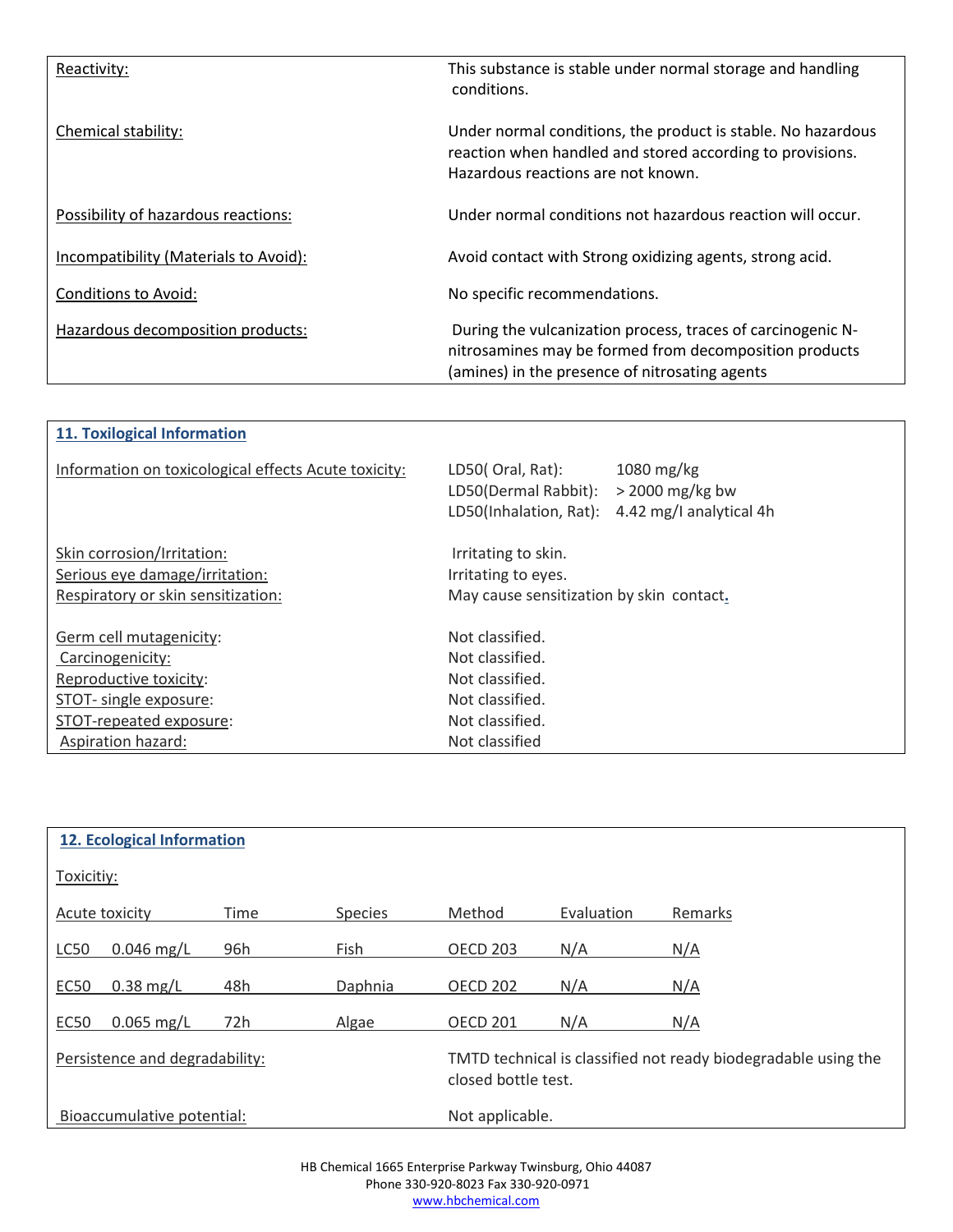| Mobility in soil:               | $log Koc = 3.3$                                       |  |
|---------------------------------|-------------------------------------------------------|--|
|                                 |                                                       |  |
| Results of PBT&vPvB assessment: | The substance is not PBT / vPvB.                      |  |
|                                 |                                                       |  |
| Other adverse effects:          | Very toxic to aquatic life with long lasting effects. |  |
|                                 |                                                       |  |

| <b>13. Disposal Considerations</b> |                                                                                                                                                                                                                                                      |
|------------------------------------|------------------------------------------------------------------------------------------------------------------------------------------------------------------------------------------------------------------------------------------------------|
| Waste treatment methods:           | Avoid discharge into the environment. The material should be<br>disposed of by incineration in a chemical incinerator in<br>compliance with national and regional requirements.<br>According to local regulations, Federal and official regulations. |
| Product/Packaging disposal:        | If empty container retains product residues, all label<br>precautions must be observed. Return for reuse or dispose<br>according to national or local regulations.                                                                                   |

| <b>14. Transport Information</b>                       |                                                                                                                                                                                               |
|--------------------------------------------------------|-----------------------------------------------------------------------------------------------------------------------------------------------------------------------------------------------|
| D.O.T. Shipping Name                                   | UN Number: 3077<br>UN Proper shipping name: ENVIRONMENTALLY HAZARDOUS<br>SUBSTANCE, SOLID, N.O.S., (Tetramethylthiuram disulfide)<br>Class: 9 Packaging group: III Environmental hazards: Yes |
| Air - ICAO (international Civil Aviation Organization) | UN Number: 3077<br>UN Proper shipping name: ENVIRONMENTALLY HAZARDOUS<br>SUBSTANCE, SOLID, N.O.S., (Tetramethylthiuram disulfide)<br>Class: 9 Packaging group: III Environmental hazards: Yes |
| Sea - IMDG (International Maritime Dangerous Goods)    | UN Number: 3077<br>UN Proper shipping name: ENVIRONMENTALLY HAZARDOUS<br>SUBSTANCE, SOLID, N.O.S., (Tetramethylthiuram disulfide)<br>Class: 9 Packaging group: III Environmental hazards: Yes |

Transport in bulk according to Annex II of MARPOL 73/78 and the IBC code: IBC08

| 15. Regulatory Information                                                                     |                                                      |  |
|------------------------------------------------------------------------------------------------|------------------------------------------------------|--|
| Safety, health and environmental regulations/legislation specific for the substance or mixture |                                                      |  |
| <b>United States</b>                                                                           |                                                      |  |
| SARA section 355 (extremely hazardous substances)                                              | Substance is not listed                              |  |
| SARA section 313 (specific toxic chemical listing)                                             | Substance is not listed                              |  |
| <b>TSCA (Toxic Substances control Act)</b>                                                     | ALL Components are listed                            |  |
| Relevant information regarding authorization:                                                  | Not applicable.                                      |  |
| Relevant information regarding restriction:                                                    | Not applicable.                                      |  |
| Other EU regulations:                                                                          | Employment restrictions concerning young person must |  |